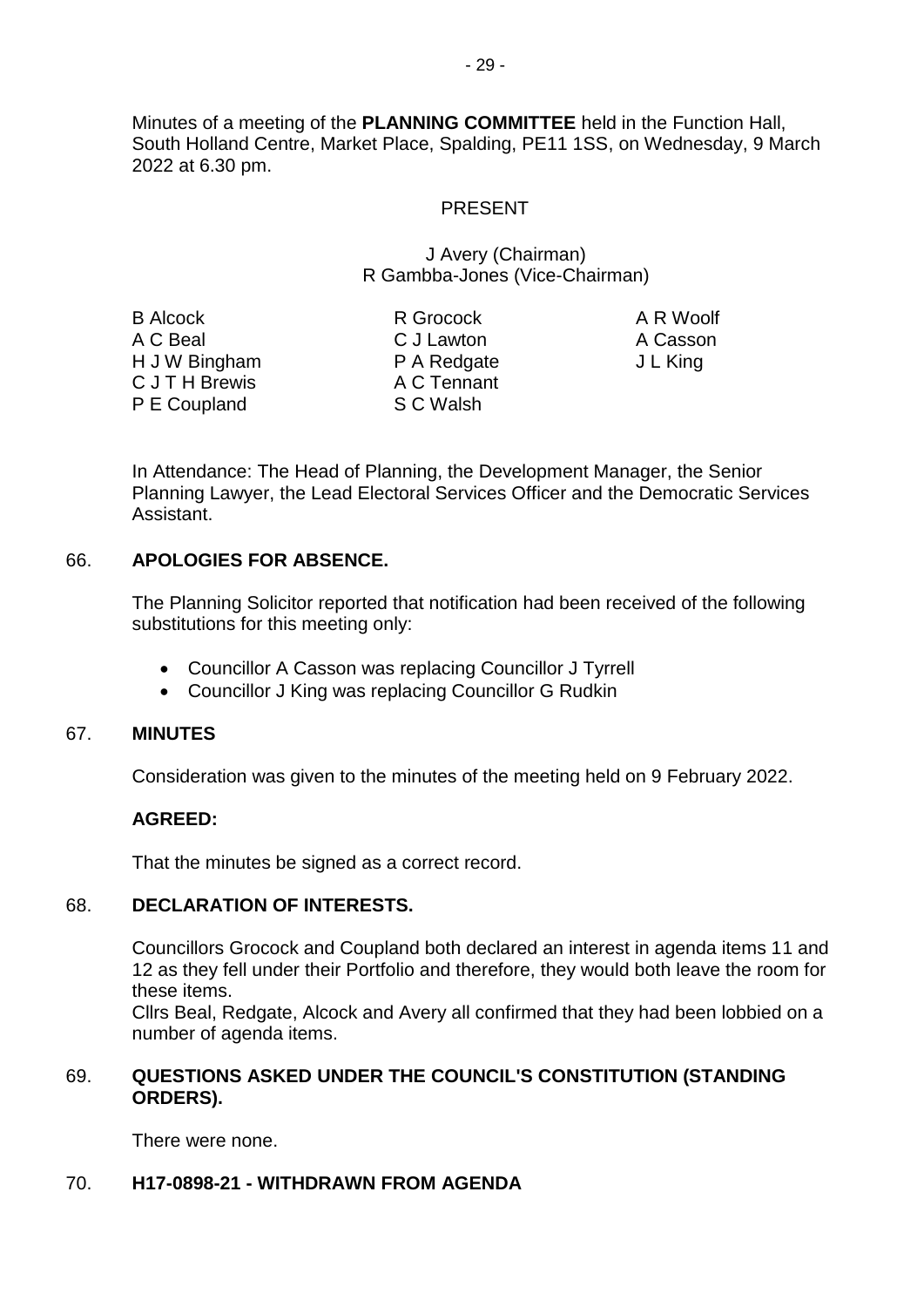| <b>Planning No. and Applicant</b> | <b>Proposal</b>                     |
|-----------------------------------|-------------------------------------|
| H17-0898-21 Mr G J K & Mrs K F    | Full application for proposed       |
| <b>Swindells</b>                  | change of use of The Mermaid Inn    |
|                                   | to five apartments, the erection of |
|                                   | three detached dwellings,           |
|                                   | associated demolition and           |
|                                   | alteration to existing access off   |
|                                   | Stockhouse Lane                     |

The Chairman reported that this item had been withdrawn from the agenda.

#### 71. **H09-1094-21**

| <b>Planning No. and Applicant</b> | <b>Proposal</b>                                                                                                        |
|-----------------------------------|------------------------------------------------------------------------------------------------------------------------|
| H09-1094-21 Mr D & A Rulewski     | Full application for erection of 4<br>detached dwellings, 1 detached<br>garage and demolition of existing<br>bungalow. |

Consideration was given to the report of the Development Manager upon which the above application was to be determined, including his recommendations, copies of which had previously been circulated to all members.

Members debated the matter and fully explored the details of the application in light of prevailing policies and guidance. The debate was not repeated here as Planning Committee meetings were webcast and could be viewed in full at [www.sholland.gov.uk](file://///client/U$/Governance/Planning/9%20March%202022/www.sholland.gov.uk%20) for a limited period of time following which the recording could be made available by request, in line with the Democratic Services Privacy Notice.

## **AGREED:**

That permission be refused due to the siting and scale of the proposed house on Plot 1 resulting in an overbearing impact upon the adjacent property contrary to Policy 3 of the SELLP.

*(Moved by Councillor Brewis and Seconded by Councillor Beal)*

Oral representations were received in respect of the above application in accordance with the Council's scheme of public speaking at Planning Committee meetings:

**Supporter:** Adam Rulewski (Applicant)

**Objector:** Jason Webster (Resident)

#### 72. **H22-1064-21**

**Planning No. and Applicant Proposal**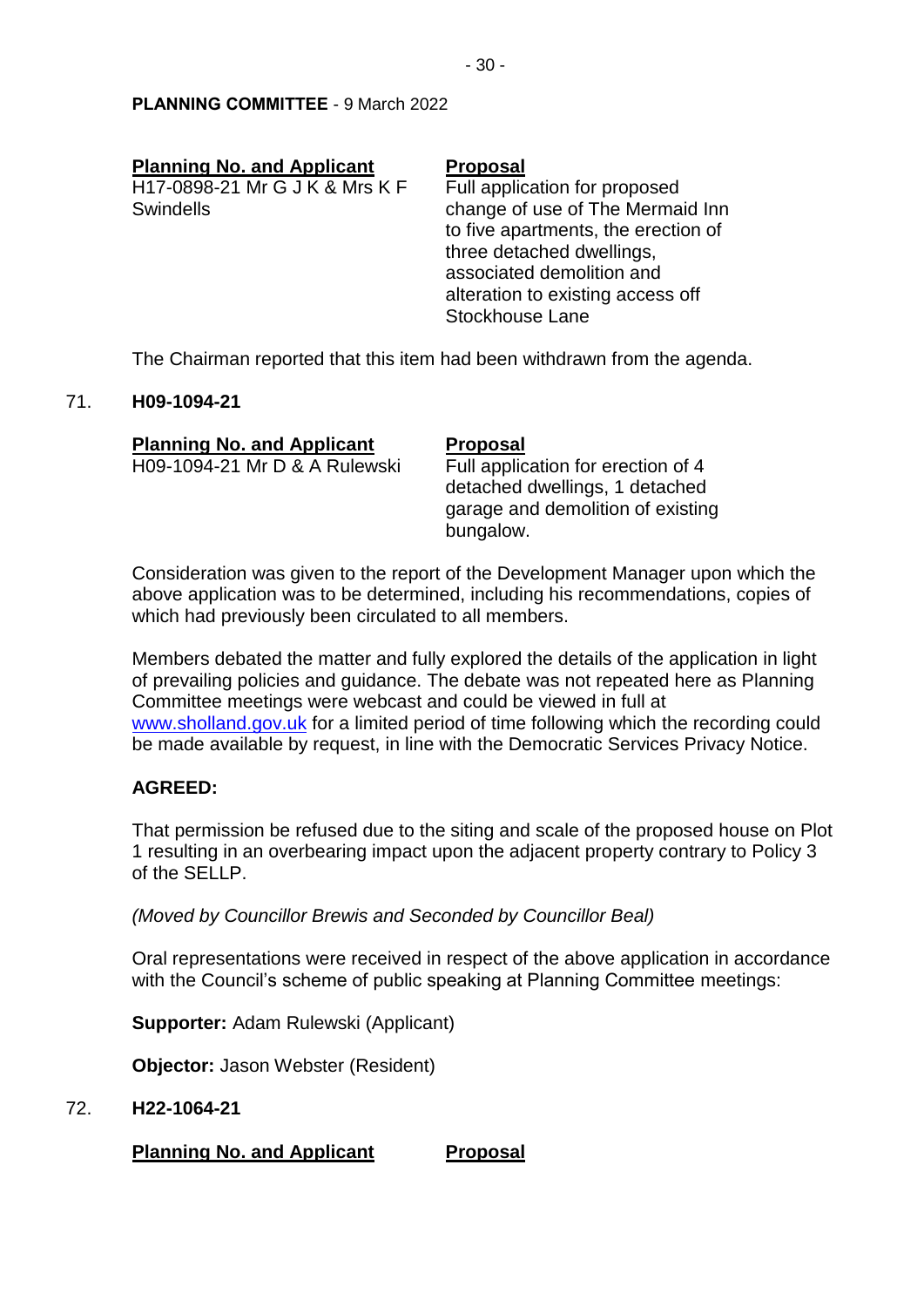H22-1064-21 Scottpark Developments Ltd.

Full application for residential development – Erection of 3 Dwellings including demolition of existing building

Consideration was given to the report of the Development Manager upon which the above application was to be determined, including his recommendations, copies of which had previously been circulated to all members.

Members debated the matter and fully explored the details of the application in light of prevailing policies and guidance. The debate was not repeated here as Planning Committee meetings were webcast and could be viewed in full at [www.sholland.gov.uk](file://///client/U$/Governance/Planning/9%20March%202022/www.sholland.gov.uk%20) for a limited period of time following which the recording could be made available by request, in line with the Democratic Services Privacy Notice.

Councillor Casson was attending as a Ward Member on this item and therefore did not vote.

#### **AGREED:**

That permission be granted subject to those conditions listed at Section 9.0 of the report.

*(Moved by Councillor Avery and Seconded by Councillor Gambba-Jones)*

#### 73. **H22-1249-21**

| <b>Planning No. and Applicant</b> | <b>Proposal</b>                     |
|-----------------------------------|-------------------------------------|
| H22-1249-21 Persimmon Homes       | Full application for residential    |
| East Midlands                     | development for the erection of 150 |
|                                   | dwellings and associated open       |
|                                   | space and infrastructure $-$ re-    |
|                                   | submission of H22-1135-20           |

Consideration was given to the report of the Development Manager upon which the above application was to be determined, including his recommendations, copies of which had previously been circulated to all members.

Members debated the matter and fully explored the details of the application in light of prevailing policies and guidance. The debate was not repeated here as Planning Committee meetings were webcast and could be viewed in full at [www.sholland.gov.uk](file://///client/U$/Governance/Planning/9%20March%202022/www.sholland.gov.uk%20) for a limited period of time following which the recording could be made available by request, in line with the Democratic Services Privacy Notice.

Councillor Casson was attending as a Ward Member on this item and therefore did not vote.

#### **AGREED:**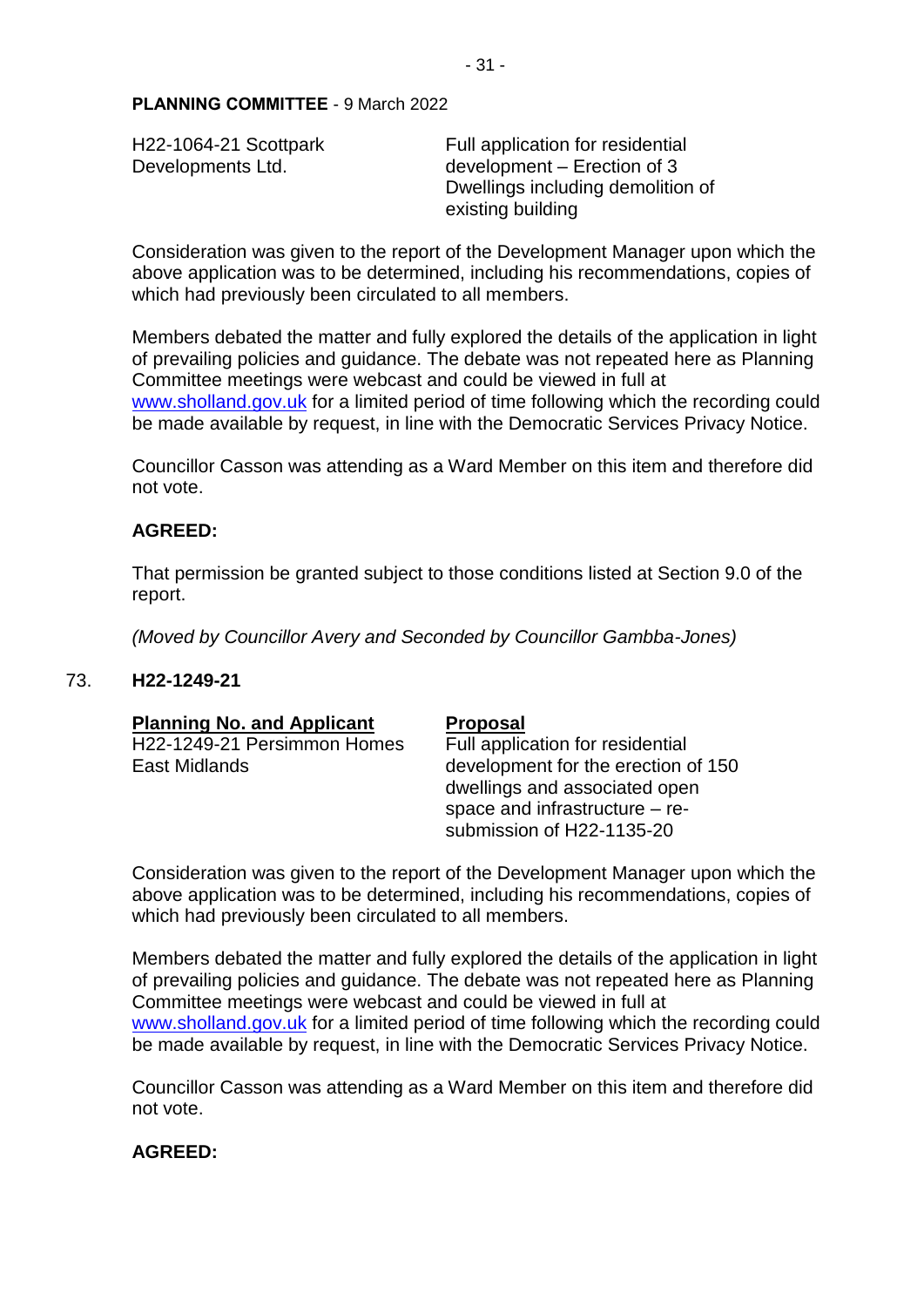That permission be granted subject to the applicant entering into a Section 106 Agreement to secure the delivery of 38 affordable dwellings of the mix set out within the report, an education contribution of £582,992 an NHS contribution of £99,000 and a Parish Council contribution of £108,000, and those conditions listed at Section 9.0 of the report along with a condition to include edge lane fencing as part of the management company terms.

*(Moved by Councillor Tennant and Seconded by Councillor Walsh)*

Oral representations were received in respect of the above application in accordance with the Council's scheme of public speaking at Planning Committee meetings:

**Supporter:** Katie Dowling (Applicant)

**Objector:** Chris Dicks (Resident)

**Objector:** Sir John Hayes MP (Non-statutory consultee)

## 74. **H23-0755-21**

| <b>Planning No. and Applicant</b> | <b>Proposal</b>                                                                                                                                                                                                                                                                                                                                       |
|-----------------------------------|-------------------------------------------------------------------------------------------------------------------------------------------------------------------------------------------------------------------------------------------------------------------------------------------------------------------------------------------------------|
| H23-0755-21 Mundicao Kennels      | S73A Continuation application for<br>change of use from agricultural,<br>business and residential to kennels<br>and dog training including new<br>kennels, conversion of container<br>into reception and conversion of<br>garage into food preparation &<br>storage - approved under H23-<br>0313-20. Removal of condition 1 to<br>remove time limit. |
|                                   |                                                                                                                                                                                                                                                                                                                                                       |

Consideration was given to the report of the Development Manager upon which the above application was to be determined, including his recommendations, copies of which had previously been circulated to all members.

Members debated the matter and fully explored the details of the application in light of prevailing policies and guidance. The debate was not repeated here as Planning Committee meetings were webcast and could be viewed in full at [www.sholland.gov.uk](file://///client/U$/Governance/Planning/9%20March%202022/www.sholland.gov.uk%20) for a limited period of time following which the recording could be made available by request, in line with the Democratic Services Privacy Notice.

## **AGREED:**

That a further temporary permission be granted for a period of 12 months.

*(Moved by Councillor Avery and Seconded by Councillor Brewis)*

## 75. **H02-0003-22**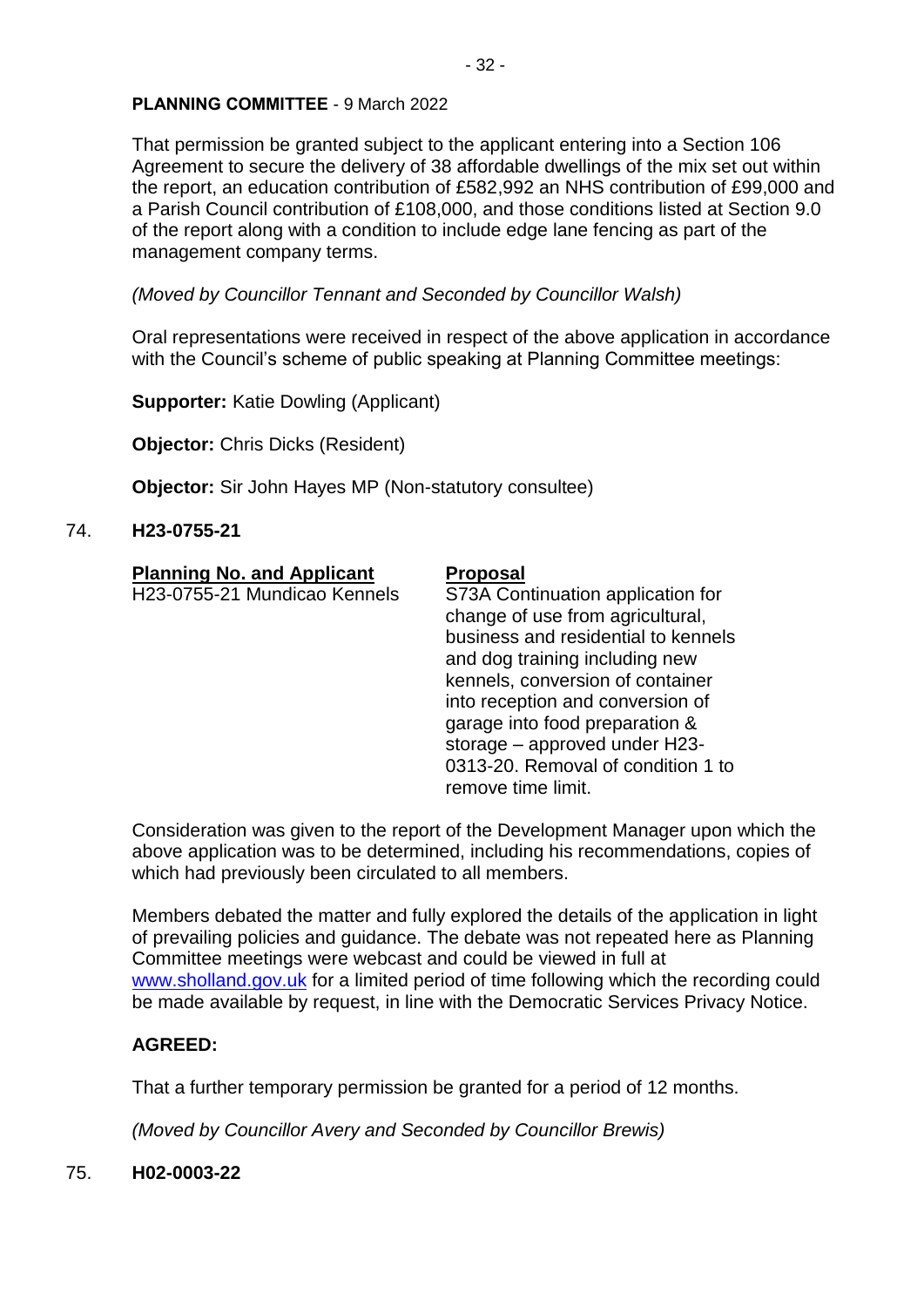| <b>Planning No. and Applicant</b> | <b>Proposal</b>                  |
|-----------------------------------|----------------------------------|
| H02-0003-22 Mr C Bell             | Full application for erection of |
|                                   | dwelling.                        |

Consideration was given to the report of the Development Manager upon which the above application was to be determined, including his recommendations, copies of which had previously been circulated to all members.

Members debated the matter and fully explored the details of the application in light of prevailing policies and guidance. The debate was not repeated here as Planning Committee meetings were webcast and could be viewed in full at [www.sholland.gov.uk](file://///client/U$/Governance/Planning/9%20March%202022/www.sholland.gov.uk%20) for a limited period of time following which the recording could be made available by request, in line with the Democratic Services Privacy Notice.

#### **AGREED:**

That permission be granted subject those conditions listed at Section 9.0 of the report.

*(Moved by Councillor Woolf and Seconded by Councillor Avery)*

#### 76. **H16-0084-22**

| <b>Planning No. and Applicant</b>                          | <b>Proposal</b>                                                                                                                                                                                               |
|------------------------------------------------------------|---------------------------------------------------------------------------------------------------------------------------------------------------------------------------------------------------------------|
| H <sub>16</sub> -0084-22 South Holland District<br>Council | Full application for removal of<br>sliding timber gate, 20 <sup>th</sup> Century<br>timber door & panelling, repairs to<br>brickwork & installation of new<br>gates to boundary wall on east side<br>of site. |

Consideration was given to the report of the Development Manager upon which the above application was to be determined, including his recommendations, copies of which had previously been circulated to all members.

Members debated the matter and fully explored the details of the application in light of prevailing policies and guidance. The debate was not repeated here as Planning Committee meetings were webcast and could be viewed in full at [www.sholland.gov.uk](file://///client/U$/Governance/Planning/9%20March%202022/www.sholland.gov.uk%20) for a limited period of time following which the recording could be made available by request, in line with the Democratic Services Privacy Notice.

## **AGREED:**

That permission be granted subject those conditions listed at Section 9.0 of the report.

*(Moved by Councillor Walsh and Seconded by Councillor Lawton)*